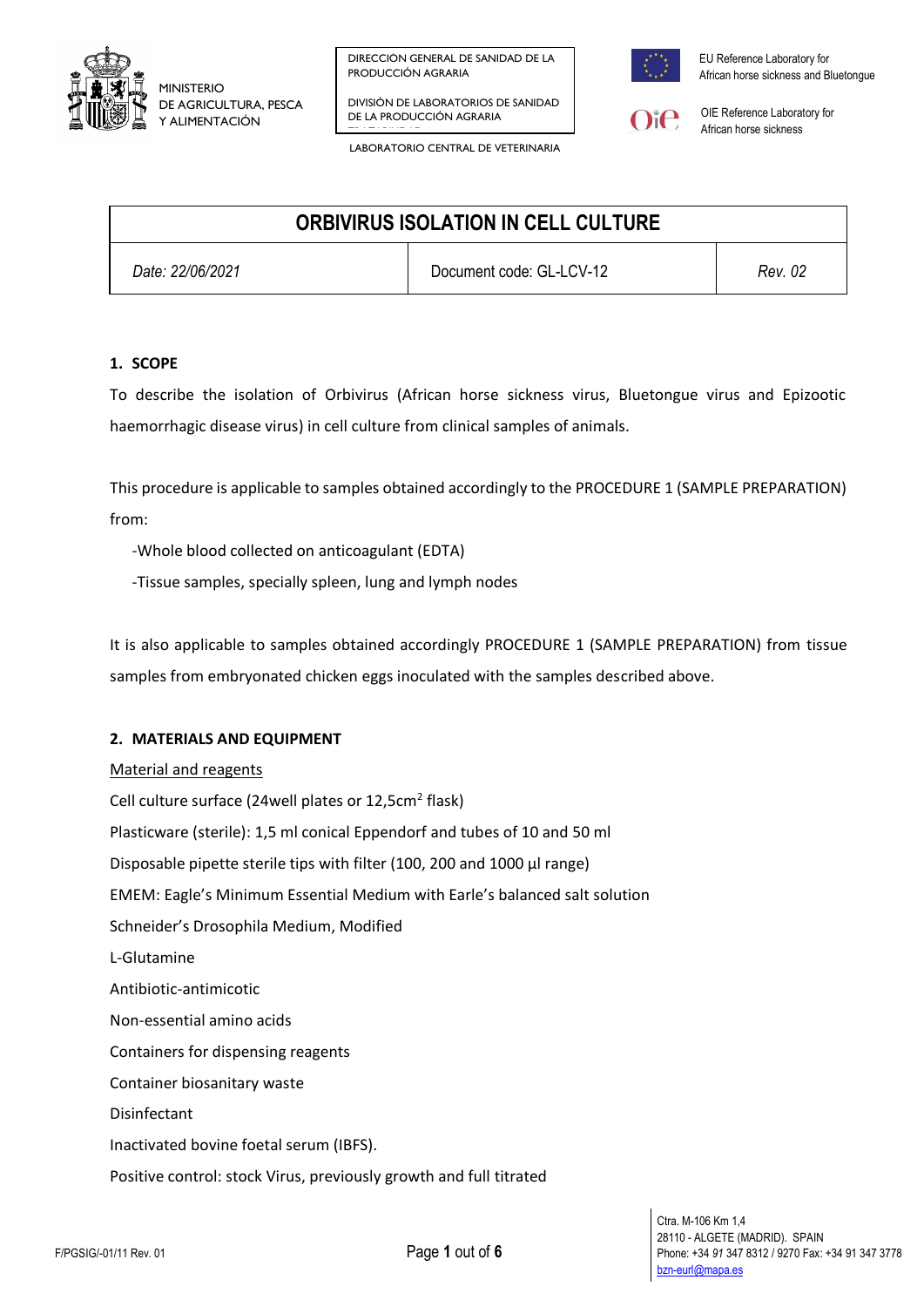

DIVISIÓN DE LABORATORIOS DE SANIDAD DE LA PRODUCCIÓN AGRARIA TRAZABILIDADE EN 1989.<br>TRAZABILIDADE EN 1989, ESPAINA

LABORATORIO CENTRAL DE VETERINARIA



EU Reference Laboratory for African horse sickness and Bluetongue



OIE Reference Laboratory for African horse sickness

| <b>ORBIVIRUS ISOLATION IN CELL CULTURE</b> |                          |         |
|--------------------------------------------|--------------------------|---------|
| Date: 22/06/2021                           | Document code: GL-LCV-12 | Rev. 02 |

Vero, BHK or KC cells in suspension (prepared removing the attached cells from a flasks using trypsin and resuspending the cells in an appropriate amount of diluent)

**Equipment** Laminar Flow Cabin Type II Stove incubator 37 +/- 2ºC and 5%  $CO<sub>2</sub>$  (mammal cell lines) Stove incubator 28 +/- 2ºC (insect cell line) Inverse Phase Contrast Microscope Vortex (stirrer) Refrigerator (2-8º C) Single-channel micropipettes in ranges 100 - 1000μl Chronometer Cell scraper (sterile)

## **3. PROCEDURE**

Preparation of the assay (6-24 hours before):

- Calculate the number of plates/flasks needed to test the samples and organize the distribution of samples in the plates/flasks. Consider that to analyze samples in replicate is recommended.
- Prepare the attached cells distributing Vero, BHK or KC cells in suspension to the plates/flasks in an appropriate concentration to have around 80% confluent monolayer of cells.
- Prepare the samples to test according to the PROCEDURE 1 (SAMPLE PREPARATION). Store in refrigeration until inoculation.

#### Preparation of reagents

- $\bullet$  Diluent: will be used to prepare the final dilution of inoculums and the mock inoculum
	- o EMEM (Eagle's Minimum Essential Medium) + 1% Antibiotic/Antimycotic (100x) + 1% L-Glutamine + 1% Non - essential Aminoacids (if mammals cells are used)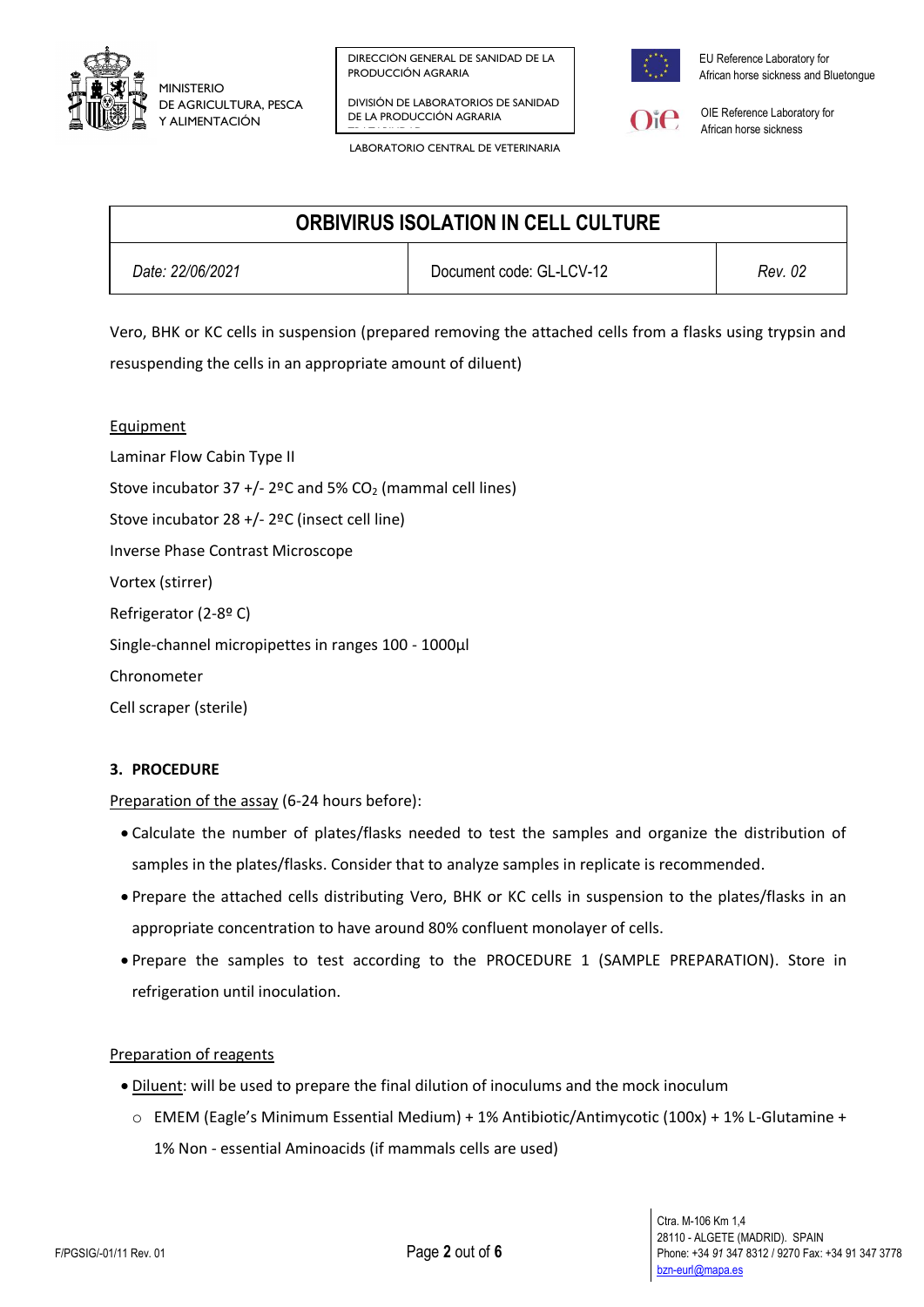

DIVISIÓN DE LABORATORIOS DE SANIDAD DE LA PRODUCCIÓN AGRARIA TRAZABILIDADE EN 1989.<br>TRAZABILIDADE EN 1989, ESPAINA

LABORATORIO CENTRAL DE VETERINARIA



EU Reference Laboratory for African horse sickness and Bluetongue



OIE Reference Laboratory for African horse sickness

| <b>ORBIVIRUS ISOLATION IN CELL CULTURE</b> |                          |         |
|--------------------------------------------|--------------------------|---------|
| Date: 22/06/2021                           | Document code: GL-LCV-12 | Rev. 02 |

 $\circ$  Schneider's Drosophila Medium, Modified + 1% Antibiotic/Antimycotic (100x) + 1% L-Glutamine + 1% Non - essential Aminoacids (if insect KC cells are used)

### Cell culture medium

Diluent supplemented with:

10% v/v of IBFS if Vero cells are used 10% v/v of IBFS and 5% of Triptose if BHK-21 cells are used 15% v/v of IBFS if KC cells are used

### Performance of the assay

- Label plates/flasks containing attached cells accordingly, with permanent marker.
- Prepare inoculum using diluent by adding the appropriate volume (adsorption phase Anexx 1) of sample to achieve:
	- -1/5 dilution if washed blood is used
	- -1/100 if whole blood is used
	- -1/10 dilution if homogenized tissue is used
- Remove the media carefully from the cell culture wells/flask and add inoculums (including mock inoculum) to the wells/flasks.
- Positive control must be prepared and handled always after samples and mock inoculum in each phase. Prepare positive control using diluent by adding the appropriate volume of stock virus to achieve i.e. 10 TCID<sub>50</sub>. Add positive control to the proper flask or wells in a separate plate.
- Incubate at the proper temperature depending of cell line during approximately 1 hour to facilitate the viral adsorption.
- After adsorption phase, remove the inoculum on the monolayer and using a pipette add the appropriate volume of cell culture medium to each flask (proliferation phase volumes: Annex 1).

NOTE: alternatively, in case of KC cells, after adsorption phase, inoculum could not be removed and appropriate volume (Annex 1) of cell culture medium is added using a pipette. The following day change cell culture medium by removing and adding new.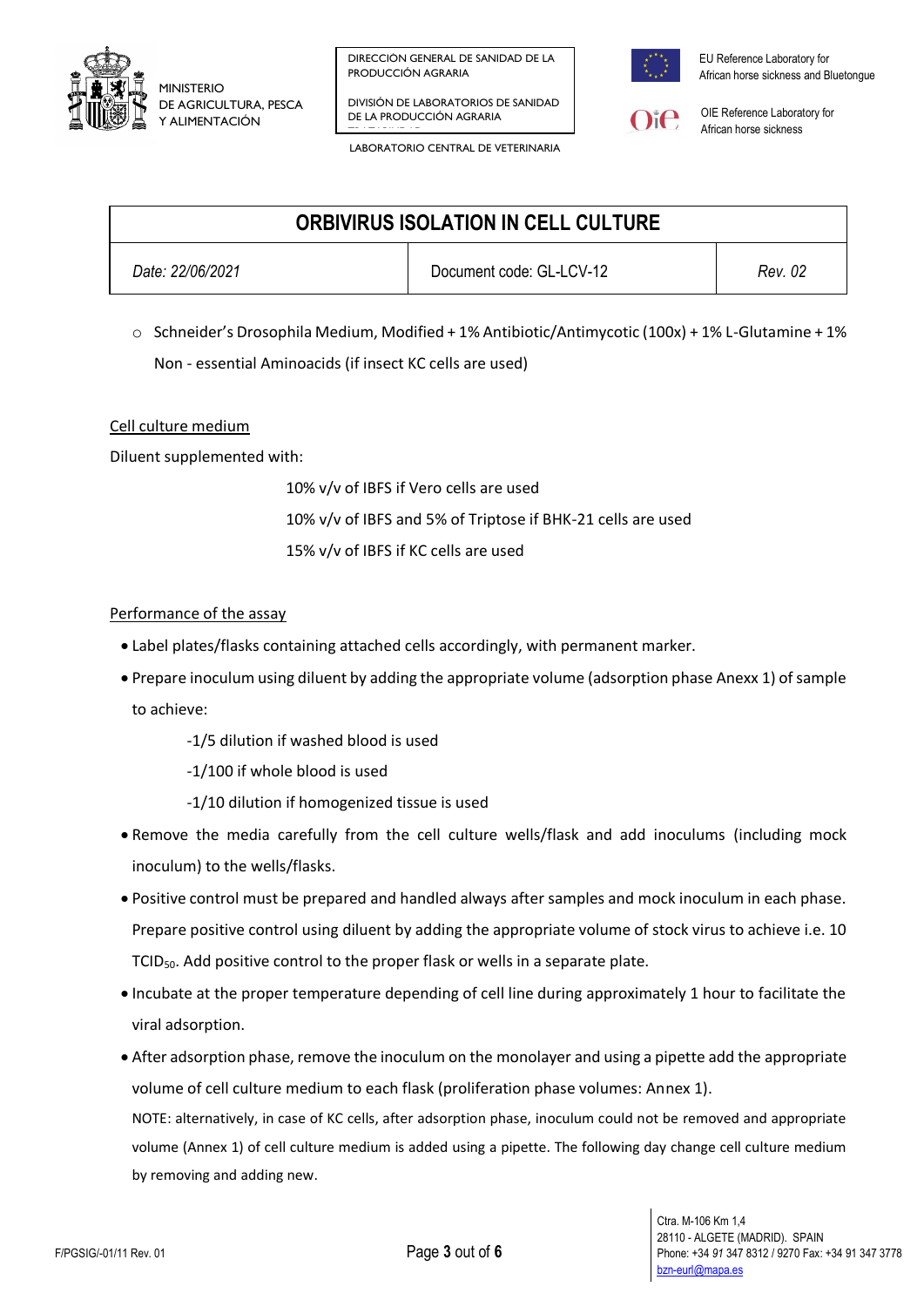

DIVISIÓN DE LABORATORIOS DE SANIDAD DE LA PRODUCCIÓN AGRARIA TRAZABILIDADE EN 1989.<br>TRAZABILIDADE EN 1989, ESPAINA



EU Reference Laboratory for African horse sickness and Bluetongue



OIE Reference Laboratory for African horse sickness

LABORATORIO CENTRAL DE VETERINARIA

# **ORBIVIRUS ISOLATION IN CELL CULTURE**

*Date: 22/06/2021* Document code: GL-LCV-12 *Rev. 02*

- Incubate at the proper temperature depending of cell line for 7 days (or 5 days in case of BHK-21). It is recommended to observe at microscopy daily to evaluate the state of cells and, in case of mammals cell lines, the presence of CPE.
- The flasks or wells medium with cells must be harvested if CPE is observed and stored at refrigeration temperature.
- If CPE is not observed after 7 days (or 5 days in case of BHK-21), scrap the attached cells, collect medium and cells and store at refrigeration temperature.

NOTE: in case of KC cells, it is not necessary to scrap cells. Just collect supernatant and store at refrigeration temperature.

## **4. ANALYSIS AND INTERPRETATION OF RESULTS**

The test is accepted if behaviour of cell culture has been the expected:

- -Growth of cells in negative control.
- -Cell line batch was sensitive enough: virus replication must be evidenced in positive control by CPE in mammals cells or RT-PCR in KC cells
- NOTE: to analyse samples in replicate is recommended to increase the chance of isolate the virus, not as a quality control.

## Results:

Presence of CPE in mammals cells must be taking into account to consider virus isolation as positive or negative, although it is not definitive and confirmation is always mandatory.

# After confirmation by serogroup specific quantitative rRT-PCR:

 Virus isolation is considered as **POSITIVE** when rRT-PCR of harvested medium+cells is positive and the Ct value is significantly lower than Ct value of sample. In case of any doubt, it is recommended to carry out a new passage by inoculating the harvested medium+cells in a new cell monolayer and repeating the complete procedure up to 3 times comparing the Ct value after each passage with the previous one.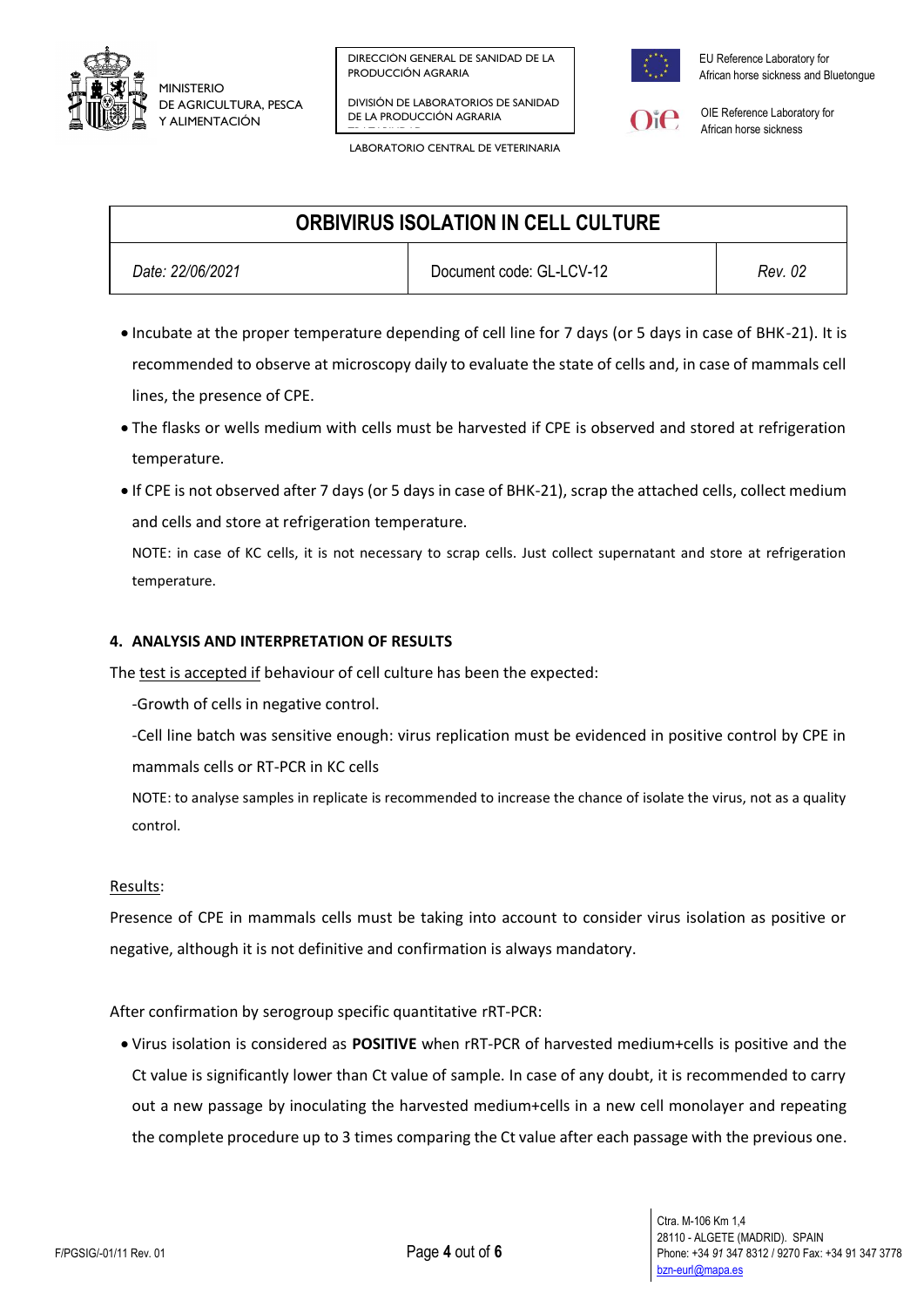

LABORATORIO CENTRAL DE VETERINARIA

DIVISIÓN DE LABORATORIOS DE SANIDAD DE LA PRODUCCIÓN AGRARIA TRAZABILIDADE EN 1989.<br>TRAZABILIDADE EN 1989, ESPAINA



EU Reference Laboratory for African horse sickness and Bluetongue



OIE Reference Laboratory for African horse sickness

| <b>ORBIVIRUS ISOLATION IN CELL CULTURE</b> |                          |         |
|--------------------------------------------|--------------------------|---------|
| Date: 22/06/2021                           | Document code: GL-LCV-12 | Rev. 02 |

 Virus isolation is considered as **NEGATIVE** when rRT-PCR of passage is negative or the Ct value along passages goes significantly increasing (which does not support viral replication).

Virus neutralization test is a classic method of confirmation and typing, which requires virus producing CPE in mammal cells and much more time than RT-PCR. This method is used in EURL as an alternative method (not routinely).

## **ANEXX 1** *Volumes*

|                  | Volume of sample $(\mu I)$<br><b>ADSORTION PHASE</b> | Volume of cell culture medium (ml)<br><b>PROLIFERATION PHASE</b> |  |
|------------------|------------------------------------------------------|------------------------------------------------------------------|--|
| 24-wells PLATE   | 200 (well)                                           | $1$ (well)                                                       |  |
| Flask 12,5 $cm2$ | 500                                                  |                                                                  |  |